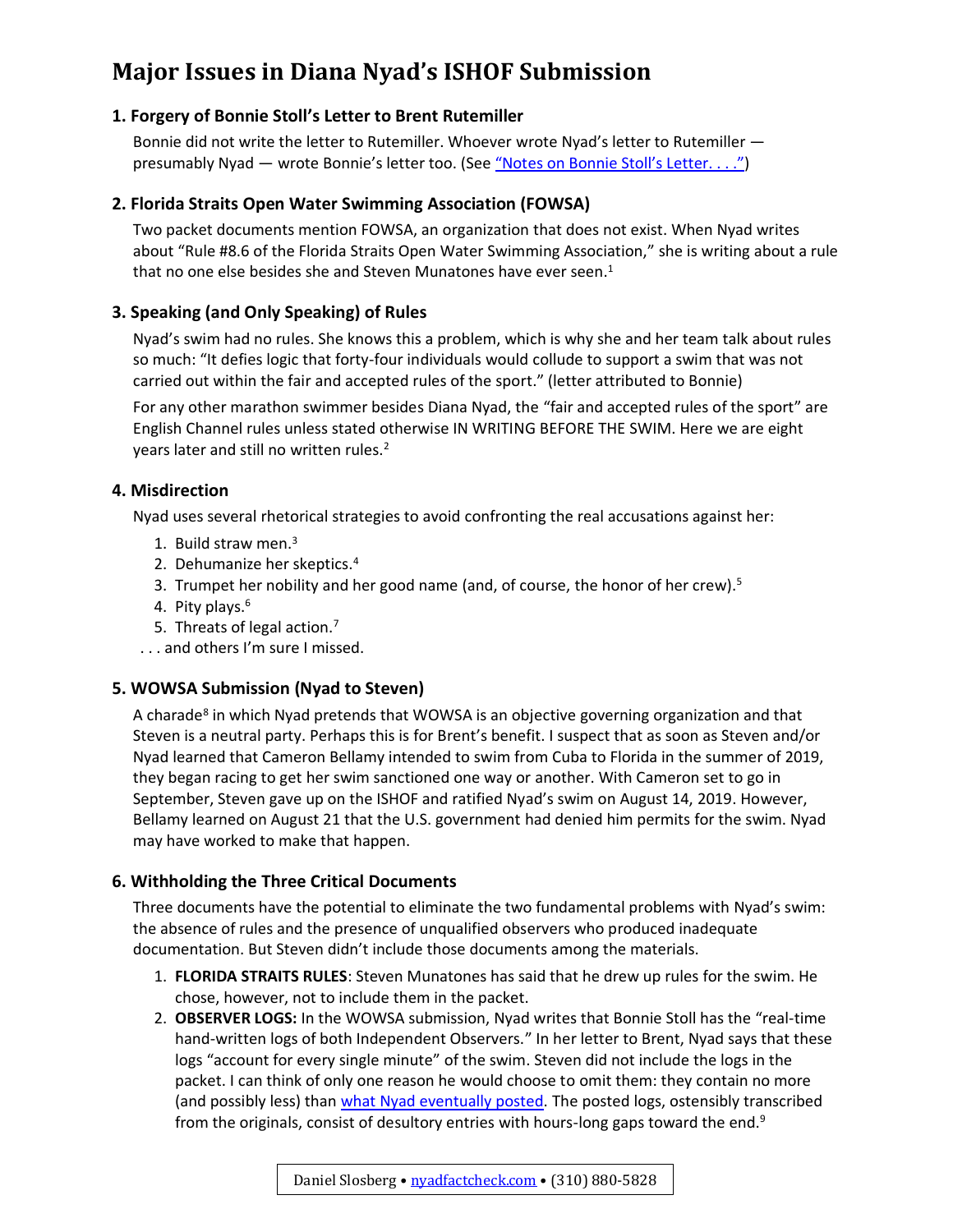<sup>1</sup> An [Openwaterpedia entry for FOWSA](https://www.openwaterpedia.com/wiki/Florida_Straits_Open_Water_Swimming_Association) *does* exist. Openwaterpedia is one of Steven's sites. He created the original FOWSA entry in 2014. In 2018, he backdated FOWSA's founding to 2010. You can see how the original and backdated ones diffe[r here.](https://www.openwaterpedia.com/index.php?title=Florida_Straits_Open_Water_Swimming_Association&type=revision&diff=459370&oldid=355068) He edited the text [one more time.](https://www.openwaterpedia.com/index.php?title=Florida_Straits_Open_Water_Swimming_Association&diff=prev&oldid=471401) The entry now states that FOWSA "was created in 2010 to propose and adjudicate the rules and conditions under which Diana Nyad attempted her crossings of the Florida Straits and to authenticate the rules as written were followed."

Nyad devotes a good chunk of the end of the WOWSA Submission to the work she'd be willing or not willing to do for FOWSA. "As for the Florida Straits Open Water Swimming Association," she writes in part, "I would be willing, if WOWSA also so wishes, to become the President of this entity."

I reiterate: FOWSA does not exist.

<sup>2</sup> Other crew members on rules:

- Observer Janet Hinkle said that Diana was **"was seeking to meet all the requirements of an open water swim."**
- Kayaker Russell Pantelis: **"There is no doubt in my mind that Diana Nyad completed this epic swim under the rules stipulated."**
- Jellyfish expert Angel Yanagihara writes about the **"well articulated rules of the swim (no touching the vessel, no buoyancy assistance or forward motion help) of which all team members were made aware."**
- Handler Dee Brady: "I worked for Diana for four years on all her previous attempts and each one she would have it no other way than **by the book. It was her rules and we obeyed them**."

But there's no book. I wonder what Dee Brady thought when [Diana grabbed the boat in 2012.](https://youtu.be/OA5P6eeoGZM)

<sup>3</sup> Straw men are issues that one creates to substitute for topics away from which they want to draw attention. Since Diana never directly addresses any of the major accusations against her, she builds a lot of straw men. Some examples:

**7½-hour feeding gap**: "My understanding is that a couple of these "haters" are fixated on a mis-report from way out at sea, that Diana had gone seven hours without drinking any fluids...." (from letter attributed to Bonnie)

*When a 7½ hour feeding gap appeared on Nyad'[s blog,](http://diananyad.com/doctors-report-715am-730am/) experienced marathon swimmers naturally wondered what was going on. Nyad, of course, denies it happened. Whether it did or not, we'll probably never know. But no one is "fixated" on this issue. I don't raise it at all on the [Cuba page.](https://nyadfactcheck.com/cuba.html)* 

**Getting out on the boat:** "It seems the crux of these three contending my Cuba Swim was not legitimate is their allegation that during both nights I climbed onto the boat and rested, while the boat glided forward faster than my swimming speed, and then I slithered back into the water before dawn." (from Nyad's letter to Rutemiller)

*Detractors have mentioned this as a possibility, but it is far from the "crux" of anyone's argument that Nyad's swim is not legitimate.*

**44 people:** "It defies logic that forty-four individuals would collude to support a swim that was not carried out within the fair and accepted rules of the sport." (from letter attributed to Bonnie)

*This is a common trope that Nyad and Munatones use. Yet none of Nyad's detractors (including myself) have ever claimed that her entire team colluded. I have spoken with two people on Nyad's crew observer Janet Hinkle and captain Scott Thomas — and I'm sure that neither one was in on Nyad's scheme. Whatever that scheme turns out to have been, I'm certain that only a few crew members knew about it.* 

*One other thing: as far as I can tell, there weren't 44 people on the water with Nyad. As with all else, she has been flexible with her crew count, going down as low as 30. The highest reliable number I can find is 40, which I extracted from "[The Xtreme Dream Team: A Record Breaking Operation.](https://fishmonster.com/blogs/fishmonster-magazine-1/the-xtreme-dream-team-a-record-breaking-operation)"*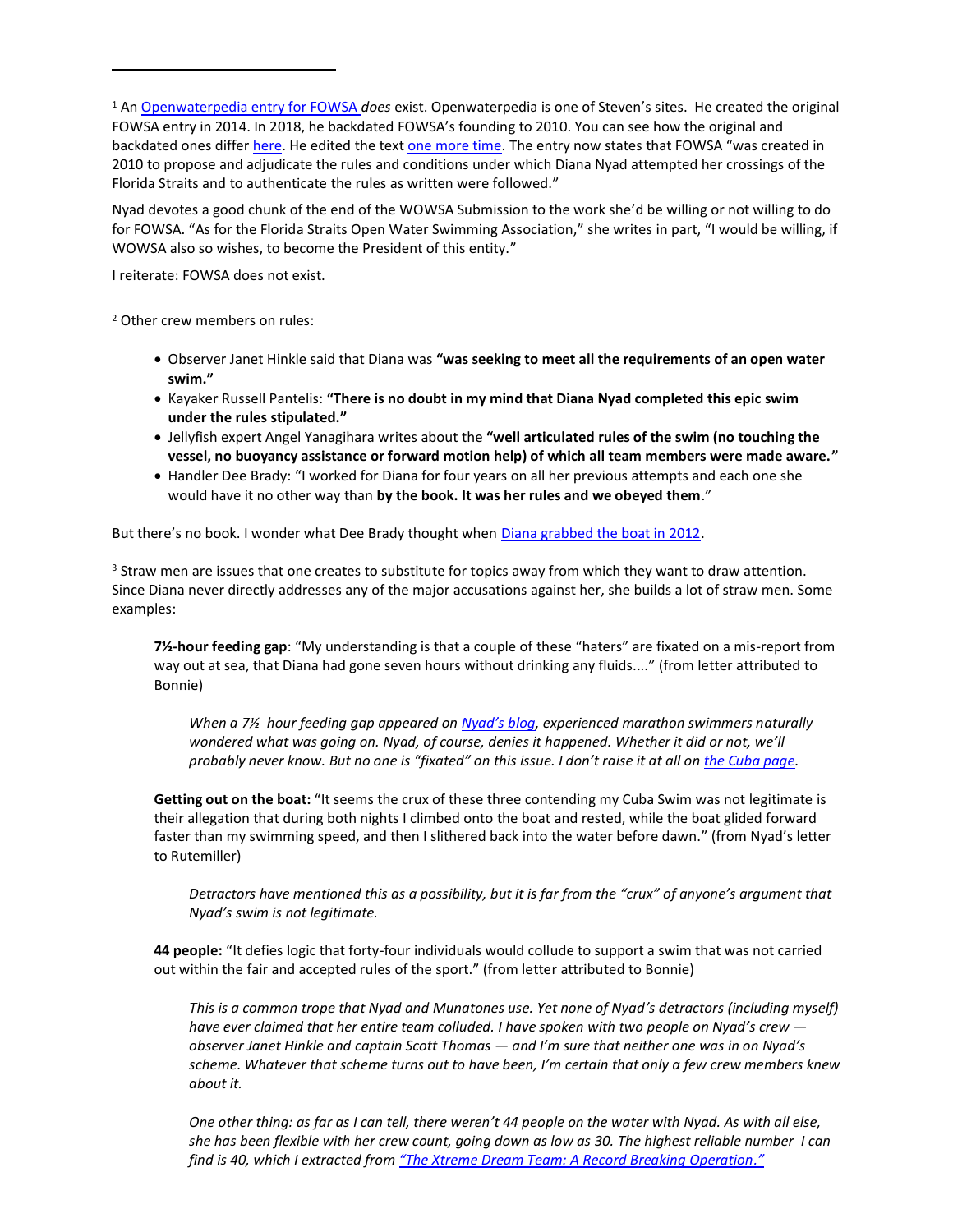(Straw men, cont.)

**Olympic trials qualification:** "I remember your concern that I spoke incorrectly about the qualification process for the Olympic Trials at one point. The gist of my story was that I did not qualify and the point was to share the life lesson that came with not making it. Could I look back at the discipline, the dedication, over my young years and feel confident that there were no regrets that I could have give more? Absolutely no regrets. And that's what the audience, non-swimmers, took from that story. I spoke with a couple of Olympians after that conversation with you. **John Naber, for example.** They found it meaningless, especially some fifty years later, the details of whether Trials qualification was based on time or place in a heat. But you respectfully pointed out that your job is to protect the sport and the correct details are important. I respected that and have never made that mistake since." (from Nyad's letter to Rutemiller)

*Nyad often claims to have swum in the Olympic trials and placed sixth. That's the big lie. Here, she takes a minor but related problem, pretends it's the fundamental issue, solves it (maybe), and hopes this deflects attention away from the central untruth.*

<sup>4</sup> In Nyad's world, it's us (good, decent people who believe everything Diana Nyad says) vs. them (malicious, jealous non-entities who want to corrupt the righteous, i.e., the people who love and worship Diana Nyad).

- "I don't care a whit about these three. I have no regard for them whatsoever."
- "The other three I've mentioned come under the syndrome of 'haters are going to hate'. Nothing I can do about them and I have no intention of addressing them directly. . . ."
- "These few negative, petty individuals . . ."
- "But when their malicious and unfounded accusations reach the ears of decent people who don't know any better, I must speak up and defend myself."
- "It is not only a grave insult to Diana, to hear these few haters express their vitriol, but it is an unsportsmanlike and unworthy affair, to have Diana's dedicated team experience aspersions cast upon their character as well."

<sup>5</sup> I know of no other swimmers who publicly proclaim their high-mindedness as often as Diana does. Actually, I know of no other swimmers who publicly proclaim their high-mindedness at all. Legit swimmers don't need to. Perhaps this comes under the syndrome of "the lady doth protest too much":

- "It has come to my attention that there primarily exist three people . . . who malign **my honorable character**."
- ". . . their largely unsuccessful, yet relentless, attempts to sully **my good name.**"
- "Believe me, I sleep very easily, no doubts about what I've done or **the fair and noble way I've gone**  about my life and my swimming career." (C.f[. Walter Poenisch,](https://nyadfactcheck.com/details_poenisch.html) the six women who preceded her around [Manhattan,](https://nyadfactcheck.com/details_manhattan.html) doing a "happy dance" when Chloë McCardel failed in her attempt to swim from Cuba to Florida, etc.)

<sup>6</sup> Nyad [appeals for sympathy](https://www.logicallyfallacious.com/logicalfallacies/Appeal-to-Pity) to deflect from real issues. Some examples:

"We put in all the lonely, grueling training hours. We suffered as she suffered in her painful failure attempts. And we all deserved the emotional triumph on Smathers Beach . . ." ("Bonnie" to Rutemiller)

"As the sun set, I swam into a swarm of what we later determined to be the extremely dangerous box jellyfish. I have never experienced such utter pain. I went into anaphylactic shock, struggling to catch some air. My spinal cord went through a period of semi-paralysis. I had the sensation that my body was dipped in hot burning oil. I screamed: "Help me! Bonnie, help me!" And I started counting aloud, to somehow survive the intense pain." (History, p. 9)

*Box jellyfish always sit with the dignitaries at Nyad's pity parties. Note that the highly toxic species do not appear in the Florida Straits. Nothing Nyad says about box jellies is true. She was never in danger.*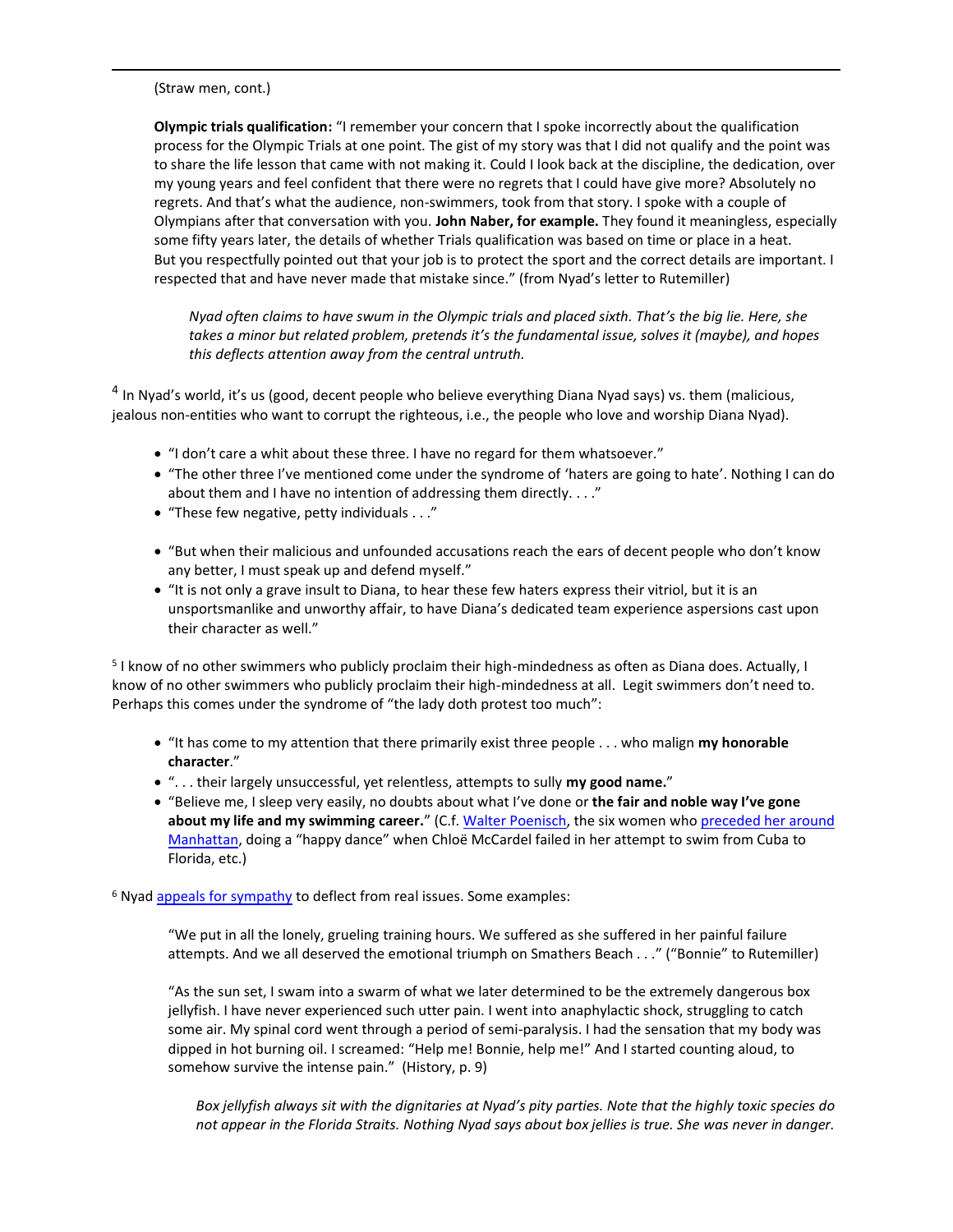"Perhaps the person who was willing to challenge this epic ocean five times deserved a little luck." (Triumph, p. 6)

*Maybe more an example of the [Gambler](https://effectiviology.com/gamblers-fallacy/)'s Fallacy than Appeal to Pity. Either way, it's not a rational argument for the legitimacy of her swim.*

<sup>7</sup> Nyad makes two veiled lawsuit threats to coerce people into remaining silent about her lies:

- 1. Against the three bad guys: "This is patently absurd, to the point of laughable. Were we to, for instance, go to court with this . . ."
- 2. Against Bruce Wigo: "This is outright slander and I cannot stand by and allow him to make such preposterously untrue statements."

Threat #1 is the key to the whole Cuba-Florida mess. After setting up the two-nights-on-the-boat straw man, Nyad responds with her usual non-evidence:

**Were we to, for instance, go to court with this, the truth of my swimming every stroke from Havana to Key West, every minute of the 52 hours, 54 minutes, unaided, never a moment's help in either staying afloat or in moving forward, would be proven quickly and unequivocally.**

But the packet represents her attempt to prove exactly that. So, why wait for court? Why not provide the documents that prove she swam from Cuba to Florida under her own power? The answer is obvious: she doesn't provide those documents because she can't. Either they don't exist, or they prove something different than she wants them to prove.

<sup>8</sup> Evidence that the WOWSA submission is just for show:

"Dear Steven Munatones and Officials of the World Open Water Swimming Association"

*Just an educated guess, but I'd bet no other WOWSA "officials" (if any such exist) ever saw this document. For the purposes of this discussion, Steven = WOWSA.*

"(Bartlett also participated in a lengthy phone call with many members of the marathon swimming community, to answer questions as to our course, the vectors of the Gulf Stream and the vectors of my swim speed, over the entire 110.86-mile journey.)"

*Steven organized this call and held it at his home in Huntington Beach. Anyone else associated with WOWSA would have known this. Nyad had no reason to include this information if the submission was meant for Steven.*

"NOTE: The real-time hand-written logs of both Independent Observers, Janet Hinkle and Roger McVeigh and can be lent to you for your perusal at any time." (pp. 2-3)

*Steven would have had access to the logs any time he wants. Nyad would not need to remind him. Again, it's apparent that she did not create this for his benefit or WOWSA's. She wants someone to know that the logs exist and that she has afforded Steven (but no one else as far as I know) access to them.*

<sup>9</sup> Marathon swimmer Bob Needham posted the following list to Facebook four days after Nyad finished her crossing. Needham is not one of Nyad's three bad guys, though two others on [the thread](https://www.facebook.com/evmor/posts/10100111527923952) (Evan Morrison and Andrew Malinak) are. Regarding the logs, see #12.

So, if you think Nyad was sincere when she implied in the Rutemiller letters that she had only just learned about the skeptics — and that the rule problems and the observer issues were relatively new to her — this thread shows that they were anything but. In fact, Nyad contributed to the discussion. However, she quickly deleted her contributions. Evan Morrison had the foresight to save [a screenshot.](https://evanmorrison.com/swim/img/2013/nyad/2013-10-09-16_21_09-Evan-Morrison.png)